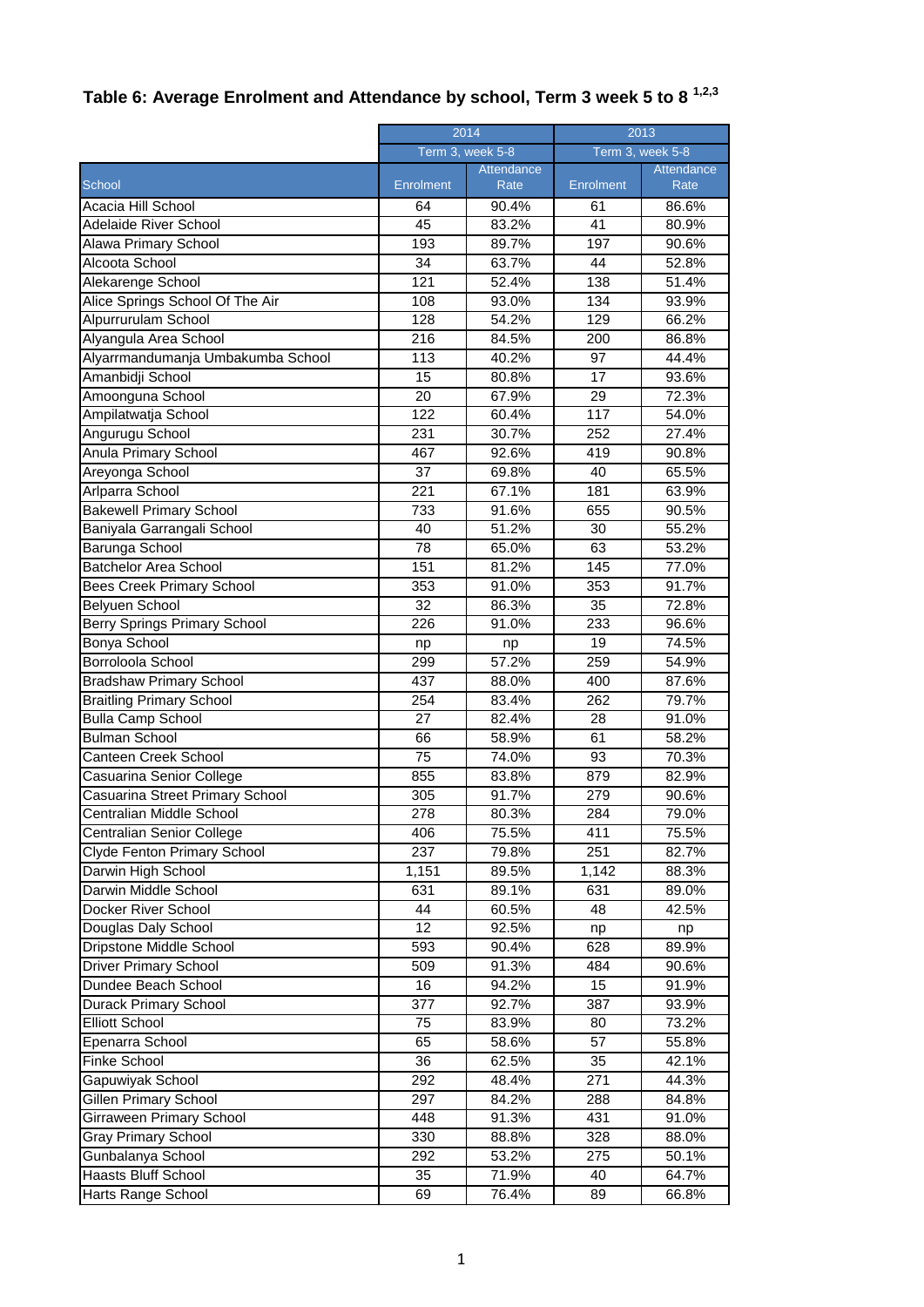|                                          | 2014             |                           | 2013             |                    |
|------------------------------------------|------------------|---------------------------|------------------|--------------------|
|                                          | Term 3, week 5-8 |                           | Term 3, week 5-8 |                    |
| School                                   | Enrolment        | <b>Attendance</b><br>Rate | Enrolment        | Attendance<br>Rate |
| <b>Henbury School</b>                    | 95               | 88.7%                     | 89               | 87.4%              |
| Howard Springs Primary School            | 247              | 88.7%                     | 245              | 89.2%              |
| <b>Humpty Doo Primary School</b>         | 412              | 90.0%                     | 413              | 87.8%              |
| Imanpa School                            | 26               | 76.2%                     | 18               | 66.8%              |
| Jabiru Area School                       | 274              | 78.6%                     | 287              | 79.1%              |
| Jilkminggan School                       | 98               | 52.3%                     | 116              | 52.0%              |
| Jingili Primary School                   | 330              | 91.3%                     | 338              | 91.9%              |
| Kalkaringi School                        | 151              | 63.2%                     | 170              | 53.8%              |
| Karama Primary School                    | 243              | 85.4%                     | 251              | 85.8%              |
| Katherine High School                    | 582              | 82.2%                     | 570              | 75.6%              |
| Katherine School Of The Air              | 224              | 100.0%                    | 244              | 98.9%              |
| Katherine South Primary School           | 401              | 85.3%                     | 393              | 85.6%              |
| Kiana School                             | 16               | 62.0%                     | np               | np                 |
| Kintore Street School                    | 27               | 80.1%                     | 27               | 84.8%              |
| Lajamanu School                          | 203              | 36.5%                     | 229              | 41.9%              |
| Laramba School                           | 67               | 53.1%                     | 62               | 56.6%              |
| Larapinta Primary School                 | 305              | 86.1%                     | 292              | 88.0%              |
| Larrakeyah Primary School                | 368              | 90.5%                     | 375              | 89.7%              |
| <b>Leanyer Primary School</b>            | 524              | 90.3%                     | 544              | 88.7%              |
| Ludmilla Primary School                  | 150              | 86.6%                     | 173              | 85.0%              |
| MacFarlane Primary School                | 214              | 81.5%                     | 216              | 74.5%              |
| Malak Primary School                     | 289              | 85.2%                     | 290              | 87.8%              |
| Mamaruni School                          | 66               | 40.2%                     | 72               | 48.0%              |
| Maningrida College                       | 672              | 49.7%                     | 591              | 56.9%              |
| Manunda Terrace Primary School           | 208              | 85.4%                     | 218              | 86.8%              |
| Manyallaluk School                       | 20               | 78.1%                     | 22               | 75.1%              |
| Mataranka School                         | 45               | 90.8%                     | 50               | 76.8%              |
| Mbunghara School                         | np               | np                        | 12               | 77.7%              |
| Middle Point School                      | $\overline{24}$  | 91.7%                     | $\overline{26}$  | 88.4%              |
| Milikapiti School                        | 78               | 80.9%                     | 76               | 86.0%              |
| Milingimbi School                        | 363              | 47.6%                     | 299              | 41.3%              |
| Millner Primary School                   | 213              | 82.0%                     | 230              | 85.1%              |
| Milyakburra School                       | 33               | 55.0%                     | 40               | 53.8%              |
| Minyerri School                          | 190              | 64.6%                     | 202              | 66.7%              |
| <b>Moil Primary School</b>               | 313              | 90.2%                     | 333              | 90.4%              |
| Moulden Primary School                   | 384              | 84.0%                     | 400              | 85.6%              |
| Mount Allan School                       | 65               | 44.9%                     | 77               | 51.1%              |
| Mulga Bore School                        | 33               | 58.8%                     | 32               | 66.3%              |
| Murray Downs School                      | 21               | 73.2%                     | 32               | 69.4%              |
| Mutitjulu School                         | 41               | 50.8%                     | 34               | 51.7%              |
| Nakara Primary School                    | 551              | 91.6%                     | 508              | 92.2%              |
| Nemarluk School                          | 145              | 87.5%                     | 140              | 84.6%              |
| <b>Neutral Junction School</b>           | 22               | 61.1%                     | 19               | 51.4%              |
| Newcastle Waters School                  | np               | np                        | np               | np                 |
| Nganambala School                        | 21               | 78.8%                     | 20               | 95.9%              |
| Nganmarriyanga School                    | 142              | 71.3%                     | 117              | 71.9%              |
| <b>Ngukurr School</b>                    | 314              | 67.7%                     | 323              | 50.6%              |
| Nhulunbuy High School                    | 198              | 83.8%                     | 228              | 84.7%              |
| Nhulunbuy Primary School                 | 485              | 85.7%                     | 563              | 87.3%              |
| Nightcliff Middle School                 | 261              | 87.3%                     | 248              | 86.0%              |
| <b>Nightcliff Primary School</b>         | 489              | 92.0%                     | 508              | 91.9%              |
| Northern Territory Open Education Centre | 600              | 100.0%                    | 585              | 100.0%             |
| Ntaria School                            | 175              | 66.0%                     | 172              | 54.4%              |
| Numbulwar School                         | 148              | 64.7%                     | 147              | 41.7%              |
| Nyirripi School                          | 43               | 36.4%                     | 33               | 38.1%              |
| Palmerston Senior College                | 419              | 79.9%                     | 465              | 80.6%              |